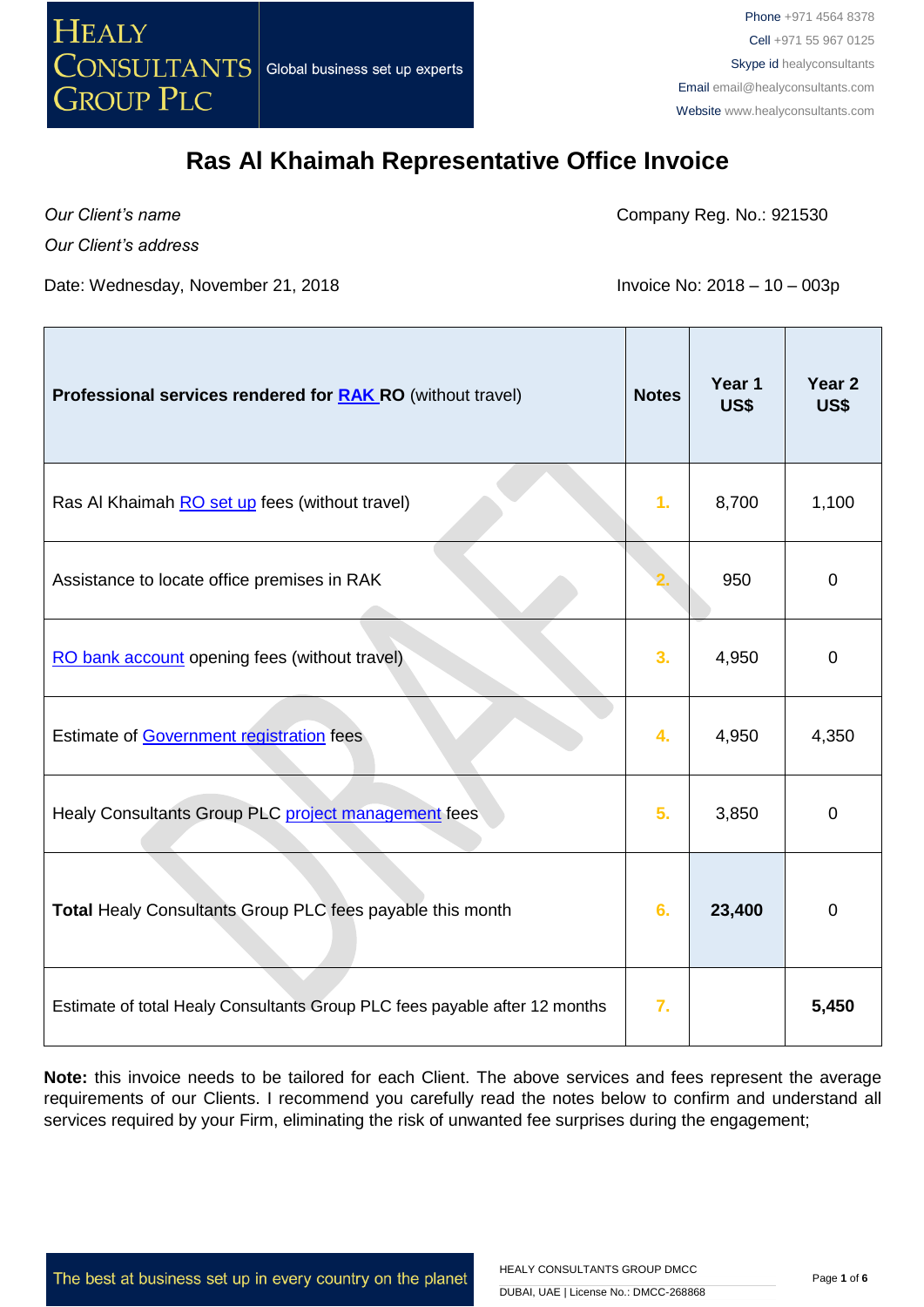

#### *Notes to invoice above*

**1.** Healy Consultants Group PLC's fees to efficiently and effectively complete RAK RO registration within [four](http://www.healyconsultants.com/ras-al-khaimah-free-zone/fees-timelines/#timelines)  [weeks](http://www.healyconsultants.com/ras-al-khaimah-free-zone/fees-timelines/#timelines) (click link) by **i)** choosing the optimum regulatory license for our Client's business activities; **ii)** reserving a RO name with [RAK Authority;](http://www.rakia.ae/)**iii)** settling our accountant and lawyer fees; and **iv)** preparing a high quality RO registration application for [RAK Authority;](http://www.rakia.ae/)

All [engagement fees](http://www.healyconsultants.com/company-registration-fees/) (click link) are agreed and paid up front and agree to the fees published on our country web pages. Consequently, there are no hidden fees, surprises or ambushes throughout the engagement. All engagement deadlines are agreed up front in the form of a [detailed project plan,](http://www.healyconsultants.com/index-important-links/example-project-plan/) mapping out [deliverables](http://www.healyconsultants.com/deliverables-to-our-clients/) by week throughout the engagement term;

Every week during the engagement, Healy Consultants Group PLC will email our Client a detailed status [update.](http://www.healyconsultants.com/index-important-links/weekly-engagement-status-email/) Our Client is immediately informed of engagement problems together with solutions. Your dedicated engagement manager is reachable by phone, Skype, live chat and email and will communicate in your preferred language;

- **2.** Before RO registration is complete, UAE Government will review and approve a lease agreement for [office](http://www.rakia.ae/Company-Formation/Facilities)  [premises.](http://www.rakia.ae/Company-Formation/Facilities) If your Firm requires this service from Healy Consultants Group PLC, our one-time fee amounts to US\$950. Our Clients should expect to pay annual office rent of US\$7,750 per annum for a 25 sqm office;
- **3.** Healy Consultants Group PLC will be pleased to open a UAE RO bank account for our Client. It is a timeconsuming task, and Healy Consultants Group PLC will shelter our Client from the associated administrative challenges. As you can appreciate, it is a difficult task to obtain bank account approval through a newly formed RO, when shareholders and directors and bank signatories reside overseas. Healy Consultants Group PLC will prepare a business plan for the bank to optimize the probability of RO bank account approval. Depending on our Client's business and nationality, there is a 40% probability the banks will request a bank signatory to travel for a one-hour bank interview. Healy Consultants Group PLC will try its best to negotiate with the bank for a travel exemption. If our Client must travel to UAE for RO bank account opening, Healy Consultants Group PLC will refund our Client US\$950;







If our Client is not comfortable with only a UAE corporate bank account, Healy Consultants Group PLC will be pleased to open [an international corporate bank account](http://www.healyconsultants.com/international-banking/) (click link) outside of UAE. Examples include New York, Germany, Liechtenstein, Austria, Bulgaria, South Africa, Australia, London, South America. All banks will be top tier banks in these countries with excellent internet banking services. Example of our global banking partners include HSBC, Standard Chartered Bank, Citibank, Barclays, Standard bank, ANZ bank, VTB bank, UBS, Credit Suisse;

The banks enjoy ultimate power of approval of corporate bank account applications. Consequently, guaranteed success is outside of Healy Consultants Group PLC's control. What is inside our control is the preparation and submission of a high-quality bank application that maximizes the likelihood of approval. To date, we enjoy a 100% approval record because of [our global banking relationships](http://www.healyconsultants.com/international-banking/corporate-accounts/) and determination.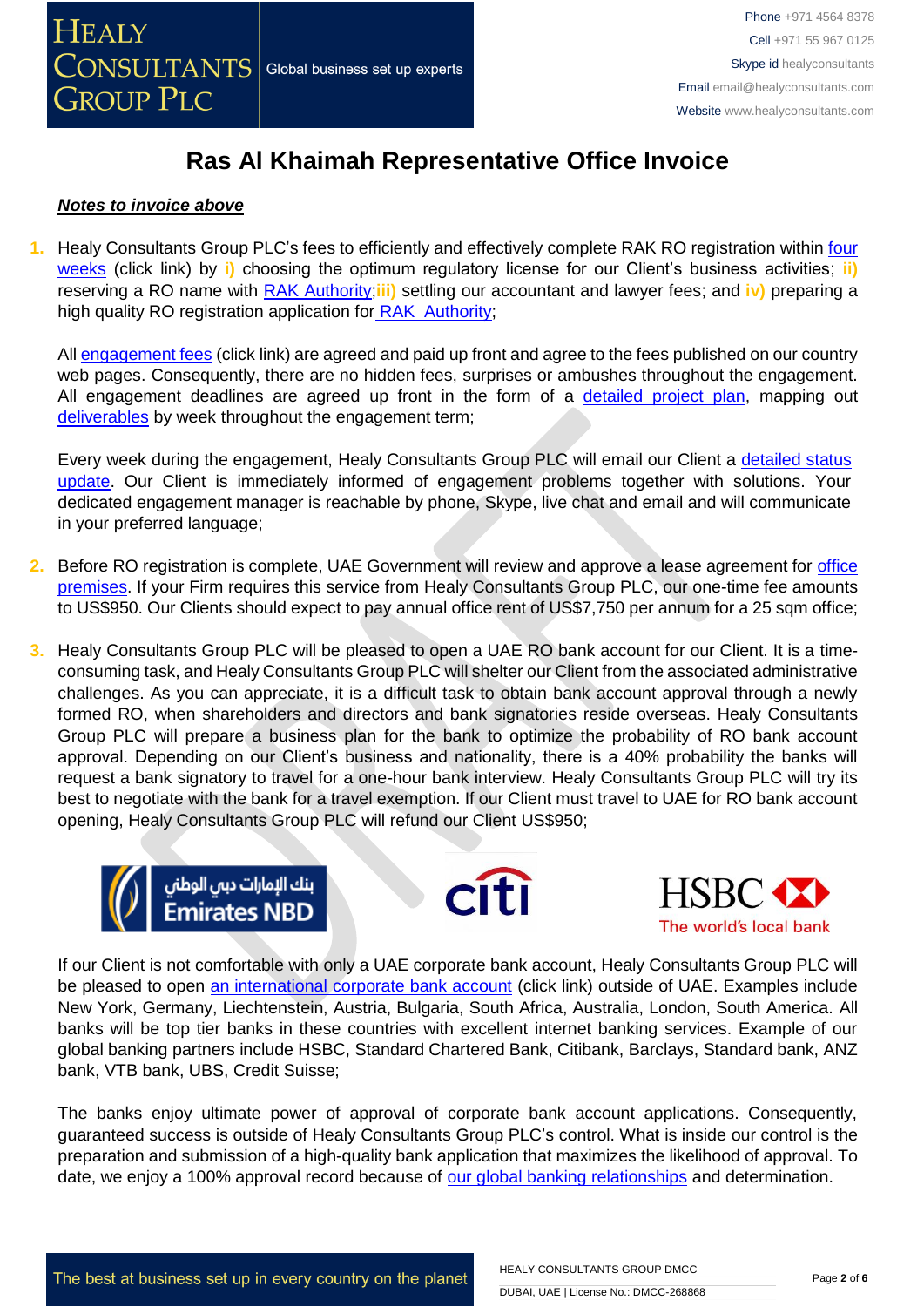Global banks continue to tighten corporate bank account opening procedures, their internal compliance departments completing more thorough due diligence of Clients. Consequently, our Clients should expect the bank account approval period to take up to 4 weeks. Furthermore, global banks now require evidence of proof of business in the country where the corporate bank account will be, including sales contracts or lease agreement;

- **4.** This is an estimate of annual registration fees a RAK RO must settle with the UAE government. For transparency purposes, all government fee payments will be supported by original payment receipts and invoices. Examples of government costs include **i)** reserving the RO name with the Department of Economic Development; **ii)** preparation of RO deeds and articles of association with UAE courts; **iii)** paying the Chamber of Commerce fee; and **iv)** registering the RO with the Ministry of Commerce, DNRD, and Labor Department. Following engagement completion, Healy Consultants Group PLC will refund our Client any excess of funds received over actual Government costs paid. RO licenses are renewable annually after the RO complied with the accounting obligations;
- **5.** Healy Consultants Group PLC project management fees relate to time and resources dedicated to:
	- **a)** thoroughly research and plan RAK business set up for our Client;
	- **b)** devising strategies to **i)** minimise the total engagement period; **ii)** complete the engagement without our Client's travel; **iii)** avoid the need for a UAE [national](http://www.healyconsultants.com/corporate-advisory-services/nominee-shareholders-directors/national-shareholder-services/) [shareholder;](http://www.healyconsultants.com/corporate-advisory-services/nominee-shareholders-directors/national-shareholder-services/) and **iv)** avoid the need for a specific regulatory license;
	- **c)** agreeing the optimum corporate structure with our Client;
	- **d)** submitting a high-quality company incorporation application to the RAK Authority;
	- **e)** choosing the optimum regulatory license for our Client business activities (if required);
	- **f)** injecting the paid-up share capital on our Client's behalf (if required);
	- **g)** collating and supervising the legalisation and attestation and translation of Client documents;
	- **h)** weekly detailed engagement [status updates](http://www.healyconsultants.com/index-important-links/weekly-engagement-status-email/) to our Client and weekly Thursday conference calls;
	- **i)** payment of retainer fees to multiple local lawyers and accountants;
	- **j)** ensuring our Client complies with local regulations and legally owns and controls the entity;
	- **k)** ascertain the specific accounting, tax, legal and compliance considerations;
	- **l)** finding solutions to [challenges that occur](http://www.healyconsultants.com/engagement-project-management/) throughout the engagement;
	- **m)** determining the local and international tax obligations of the new entity, including corporate income tax, payroll taxes, withholding tax and sales taxes;
- **6.** For an active RO, these annual [accounting, audit and tax](http://www.healyconsultants.com/uae-company-registration/accounting-legal/) fees are an estimate of Healy Consultants Group PLC fees to efficiently and effectively discharge your annual RO accounting, audit and tax obligations. Following receipt of a set of draft accounting numbers from your RO, Healy Consultants Group PLC will more accurately advise accounting and tax fees. For a dormant RO, Healy Consultants Group PLC fees are only US\$950;

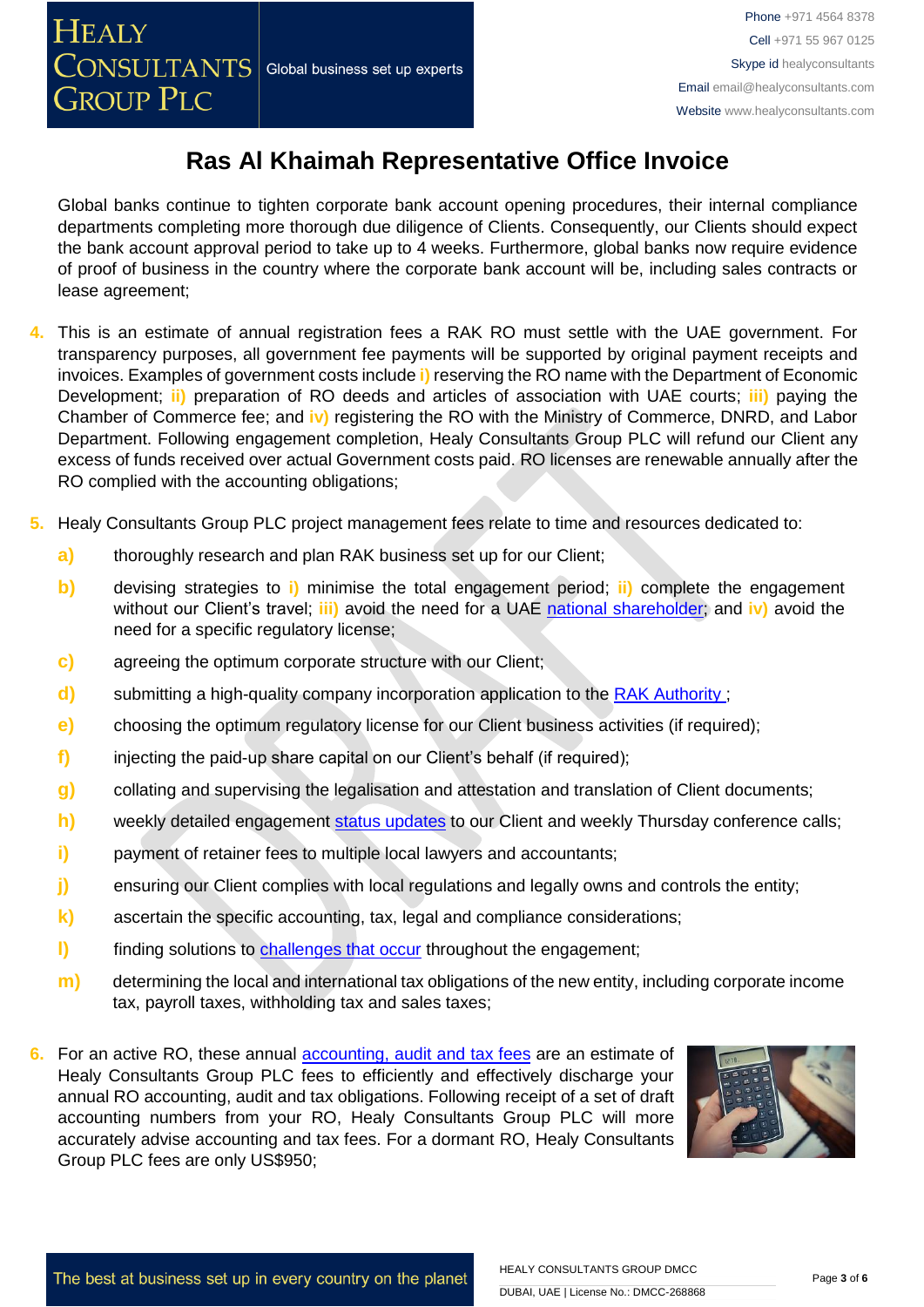- **7.** All fees quoted in this invoice correspond to fees quoted [on Healy Consultants Group PLC's](http://www.healyconsultants.com/company-registration-fees/) website. Please review this invoice carefully to identify errors. During the rush of the business day, it is possible that Healy Consultants Group PLC inadvertently made fee calculation errors, typing errors or omitted services or omitted historic fee payments from Clients. In the unfortunate event you identify invoice errors, please revert to me directly re the same. I apologize in advance if I or my staff made invoice errors;
- **8.** Assuming our Clients re-engage Healy Consultants Group PLC, this fee is an estimate of the fees payable next year, 12 months after the date of RO registration this year;
- **9.** The fees quoted in this invoice are a prediction of the fees required to efficiently and effectively complete this engagement in a timely manner. If during the engagement Healy Consultants Group PLC realizes that the project is more complex than anticipated, requiring a large additional investment of time, my Firm will revert to request additional fees;
- **10.** Engage Healy Consultants Group PLC to [project manage](http://www.healyconsultants.com/project-manage-engagements/) business set up in every country on the planet. We are the best in the [world](http://www.healyconsultants.com/best-in-the-world/) at what we do, timely completing the A to  $Z$  of every country engagement;
- **11.** There is no minimum paid up share capital for a RO in UAE;
- **12.** If our Client and Healy Consultants Group PLC properly plan this engagement, our Clients will *not* have to travel during this engagement. Healy Consultants Group PLC will efficiently complete RO registration and corporate bank account opening in a timely manner without our Client's presence. Instead, our Client will need to **i)** sign and get documents legalized in the embassy in their country of origin; and **ii)** courier the originals to Healy Consultants Group PLC's office;



- **13.** According to UAE Federal law, a UAE national is required to act as the sponsor. This sponsor will not be equity or management interest in the RO. Healy Consultants Group PLC will be happy to act as nominee sponsor for your UAE RO. To ensure your assets are fully protected, the nominee will not be a bank signatory, nor will he have an active role in daily corporate activities. Our fee for the same will be US\$10,800 per annum as published on our [website.](http://www.healyconsultants.com/ras-al-khaimah-free-zone/)
- **14.** Representative office business activities are limited to **i)** market research; **ii)** Client after sales support; **iii)** promoting the business of the parent company; and **iv)** research and development. A Representative office can employ an unlimited number of employees. The Representative office is free of corporation tax, GST or VAT. A Representative office can **i)** lease office premises; **ii)** but cannot issue sales invoice to Clients; **iii)** nor sign local sales. A Representative office cannot import and export goods. The life of the Representative office is limited to that of the parent company;
- **15.** It is important our Clients are aware of their personal and corporate tax obligations in their country of residence and domicile; and they will fulfill those obligations annually. Let us know if you need Healy Consultants Group PLC help to clarify your local and international annual tax reporting obligations;'
- **16.** If our Client requires non-resident nominee shareholder and director [services \(click link\),](http://www.healyconsultants.com/corporate-outsourcing-services/nominee-shareholders-directors/) Healy Consultants Group PLC will be pleased to assist. Our fee for professional, passive nominee non-resident corporate shareholder amounts to US\$2,100 per annum. Our fee to be both non-resident nominee director and shareholder amounts to US\$6,600 per annum. Being the sole shareholders and sole director of a Client's RO exposes Healy Consultants Group PLC to reputation, litigation and financial risk;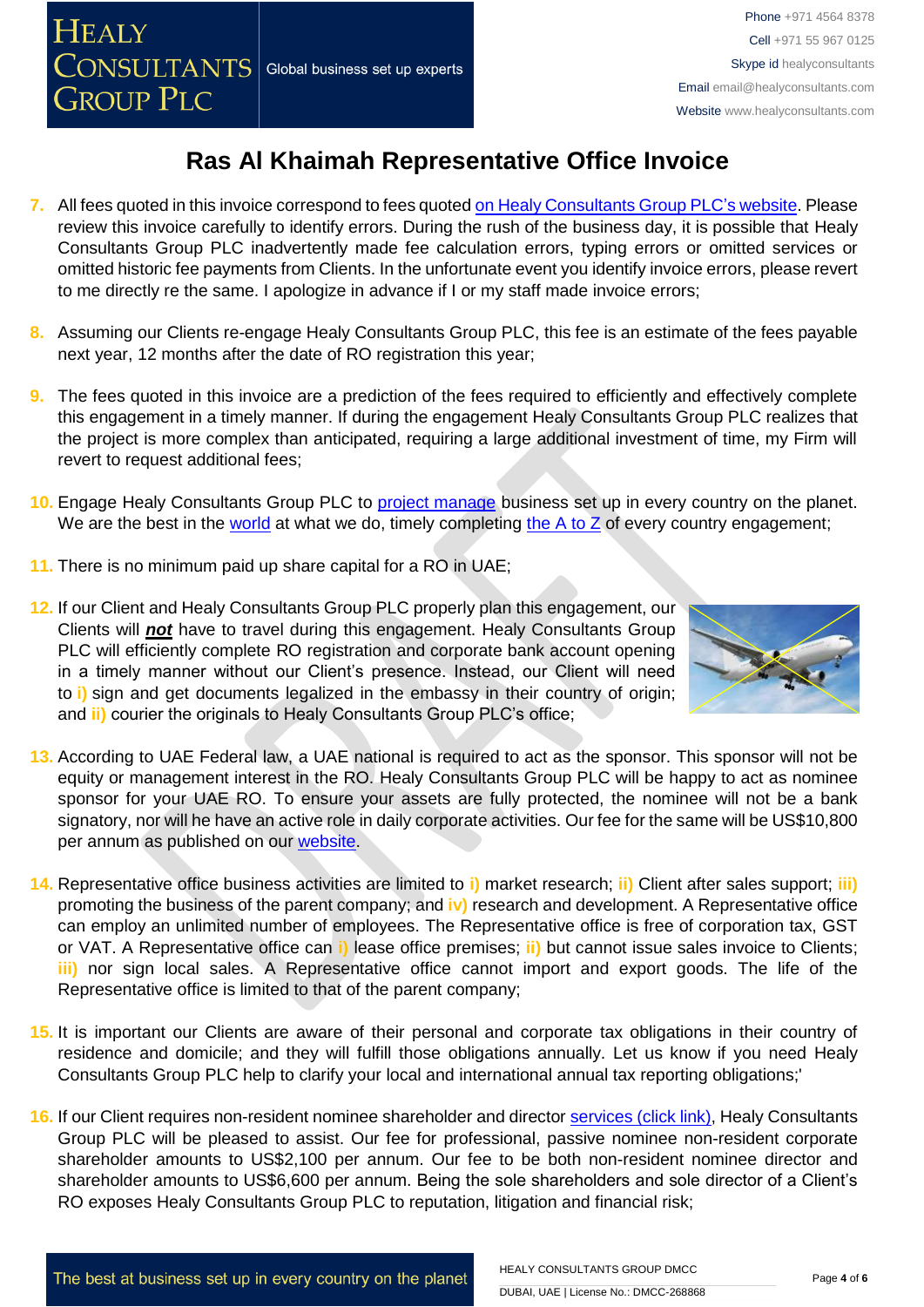- **17.** If required, Healy Consultants Group PLC will be pleased to assist your firm obtain business [visa](http://www.healyconsultants.com/uae-company-registration/employment-visas/) approvals. Our fee is US\$3,950 for the first employee, US\$2,950 for the second employee, US\$1,950 per employee thereafter. Our employee visa fees include preparation of a quality visa application and submitting to the correct Government immigration officers. The Government enjoys ultimate power of approval of visa applications. Consequently, guaranteed success is outside of Healy Consultants Group PLC's control. What is inside our control is the preparation and submission of a high-quality immigration visa application that maximizes the likelihood of visa approval;
- **18.** To assist our Client to minimize foreign exchange costs, we offer the payment in SG\$, Euro, Pounds or US\$. Kindly let me know in which currency your Firm prefers to settle our fees and I will send an updated invoice, thank you;
- **19.** After Healy Consultants Group PLC submits an incorporation package to the RAK Authority, the Government may revert to us/our Client requesting a special regulatory license to carry on your business in the country. Healy Consultants Group PLC will assist our Client secure license approval. However, the Government enjoys ultimate power of approval of RO registrations and business licenses;
- **20.** Some of our Clients require an [immediate UAE](http://www.healyconsultants.com/turnkey-solutions/) solution. With this strategy, within a day Healy Consultants Group PLC can supply our Client **i)** an existing dormant UAE company number; **ii)** an already approved UAE corporate bank account number; and **iii)** a business address. Turnkey solutions are attractive to those entrepreneurs who wish to immediately close a country deal, sign a contract or invoice a customer;
- **21.** During the engagement, shareholders and directors documents may need to be translated into the local language before the Government and Bank approves RO registration and corporate bank account opening respectively. Consequently, our Client should budget for possible additional translation and embassy atestation fees in their country of origin as well as in UAE. Either our Client or Healy Consultants Group PLC can complete this administrative task;

As always, Healy Consultants Group PLC will negotiate with all third parties to eliminate or reduce additonal engagement costs. For transparency purposes, all third-party fee payments will be supported by original receipts and invoices. Examples of possible third-party payments include **i)** embassy fees; **ii)** notary public costs; **iii)** official translator fees;

- **22.** As stipulated on our [business website](http://www.healyconsultants.com/) and in section 3 of our engagement letter, Healy Consultants Group PLC will only commence the engagement following **i)** settlement of our fees; and **ii)** completion and signing of our legal engagement letter;
- **23.** Healy Consultants Group PLC will only register your RO after 75% of [due diligence documentation](http://www.healyconsultants.com/due-diligence/) is received by email. Healy Consultants Group PLC will only open a corporate bank account after 100% of the Client's original due diligence documentation is received by courier;
- **24.** During the annual renewal engagement with our Client, our in-house [Legal and Compliance Department](http://www.healyconsultants.com/about-us/key-personnel/cai-xin-profile/)  [\(click link\)](http://www.healyconsultants.com/about-us/key-personnel/cai-xin-profile/) reviews the quality and completeness of our Client file. Consequently, Healy Consultants Group PLC may revert to our Client to ask for more up to date [due diligence documentation;](http://www.healyconsultants.com/due-diligence/)
- **25.** Some of our Clients engage Healy Consultants Group PLC to [recruit \(click link\)](http://www.healyconsultants.com/corporate-outsourcing-services/how-we-help-our-clients-recruit-quality-employees/) local employees. We have a lot of experience in this area and we are quite skilled at securing quality candidates for our Clients;